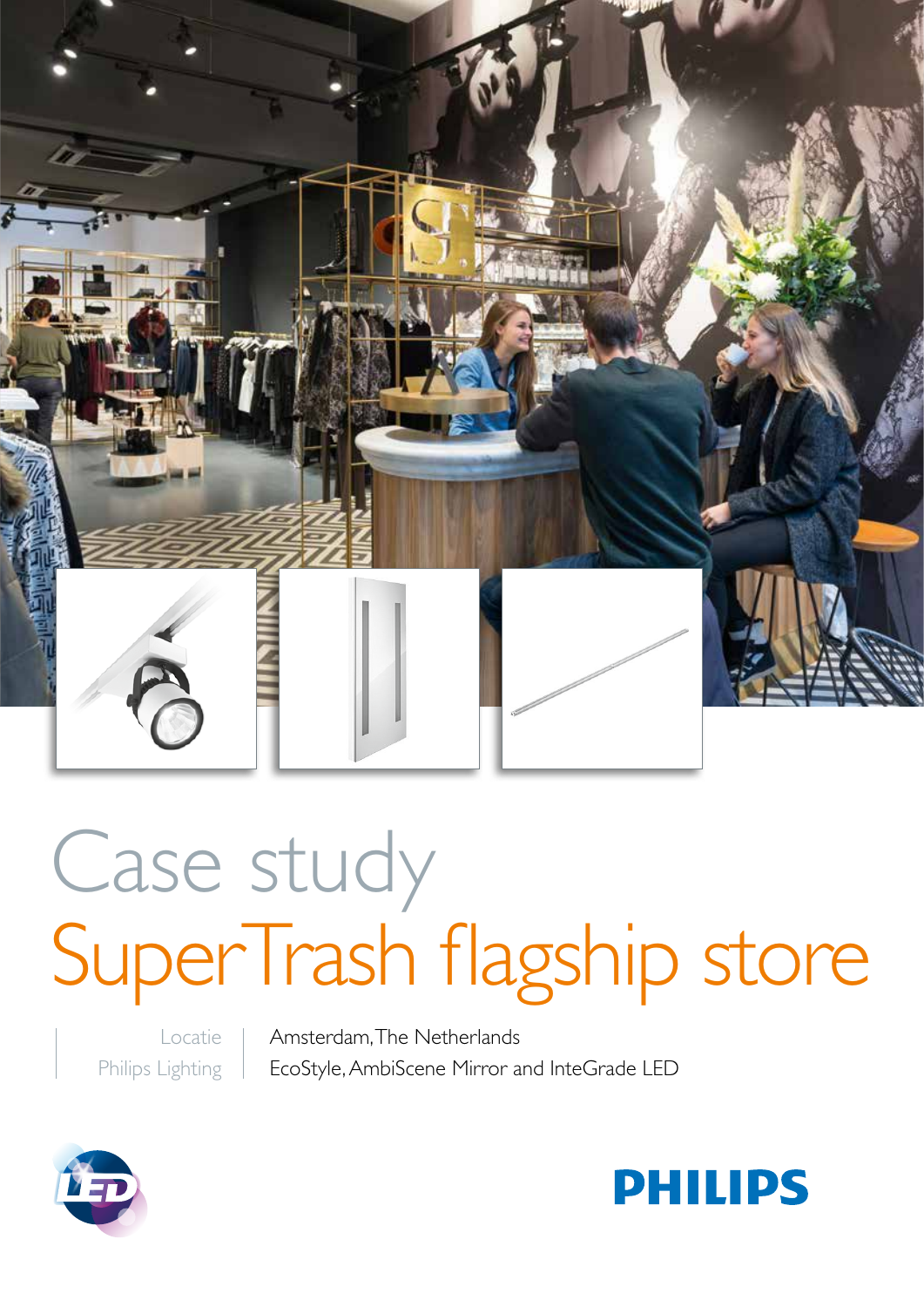

"Just like us, Philips wants to supply quality. They haven't just demonstrated this with their lighting concept, but also through their approach and innovative solutions."

Ingmar Brenninkmeijer, Head of Retail SuperTrash

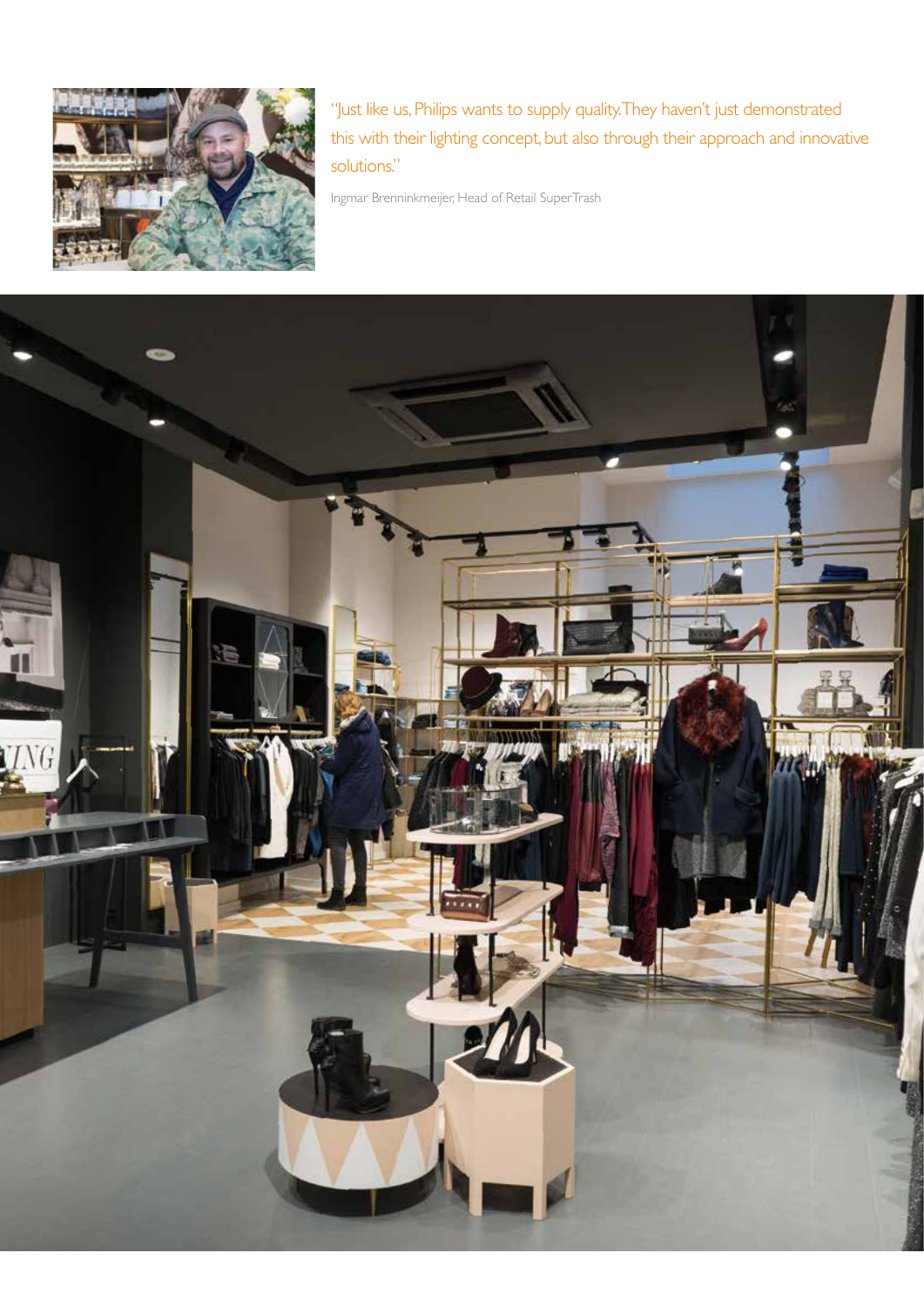## Daring feminine fashion deserves a daring LED lighting concept



### Project info

Customer **SuperTrash** Location Amsterdam, The Netherlands Philips solutions EcoStyle, AmbiScene Mirror and InteGrade LED

#### **Background**

The SuperTrash brand, established by Olcay Gulsen, offers affordable luxury clothes, shoes and accessories for women 'who dare to show what they're about'. Following the success in the Netherlands, the brand has spread its wings around the world, with its own stores in 32 countries and more than 2,000 shops that carry its brand. The Dutch flagship store was recently reopened in the Leidsestraat in Amsterdam... and Philips accepted the challenge of delivering a striking lighting concept.

#### **Challenge**

"We wanted to combine the feeling of a boutique with the service of a hotel", says Ingmar Brenninkmeijer, Head of Retail SuperTrash. "And our clothes play the leading role here", he explains. "With low power consumption LED lighting we wanted to ensure that every piece of clothing and accessory would be seen in its true light. Which is why we asked three suppliers to prepare a test set-up with LED. The LED lighting from Philips provided the most natural representation of the colors. That was the clincher for us." Following the 'go', Philips took up the challenge of supplying the lighting inside two and half weeks, installing it to do the lighting plan the justice it deserved.

#### Solution

"Garments need light. And Philips' help was absolutely picture perfect",

says Brenninkmeijer as he points at one of the EcoStyle LED spotlights. This spotlight, with its special reflector, provides powerful accent lighting and at the same time it has very low power consumption. "The realistic colors mean that people no longer have to go outside to see the color the piece of clothing actually has." The InteGrade LED has been employed as attractive shelf lighting for the accessories in the brass display cabinets. This 'invisible' LED lighting is suitable for almost any shelf or display and always fits. But he considers the absolute pinnacle to be the friends fitting room. "Together with Philips we developed a fitting room that is a fantastic experience." Thanks to the unique AmbiScene Vanity and Fashion mirror in which lighting has been integrated, the fitting room has three light settings: 'day', 'office' and 'evening'. So it's now possible to see garments in the lighting situation in which they'll be worn. "And the accompanying music will put you in exactly the right mood."

#### **Benefits**

The garments, the atmosphere, the music, the light... Brenninkmeijer got the shop he had imagined. "Just like us, Philips wants to supply quality", he says with a smile. "They haven't just demonstrated this with their lighting concept, but also through their approach and innovative solutions. In just two and a half weeks they took us from a well thought through lighting plan to the complete implementation. This is exactly in line with our get-on-with-it-attitude: that's how we want to work!"